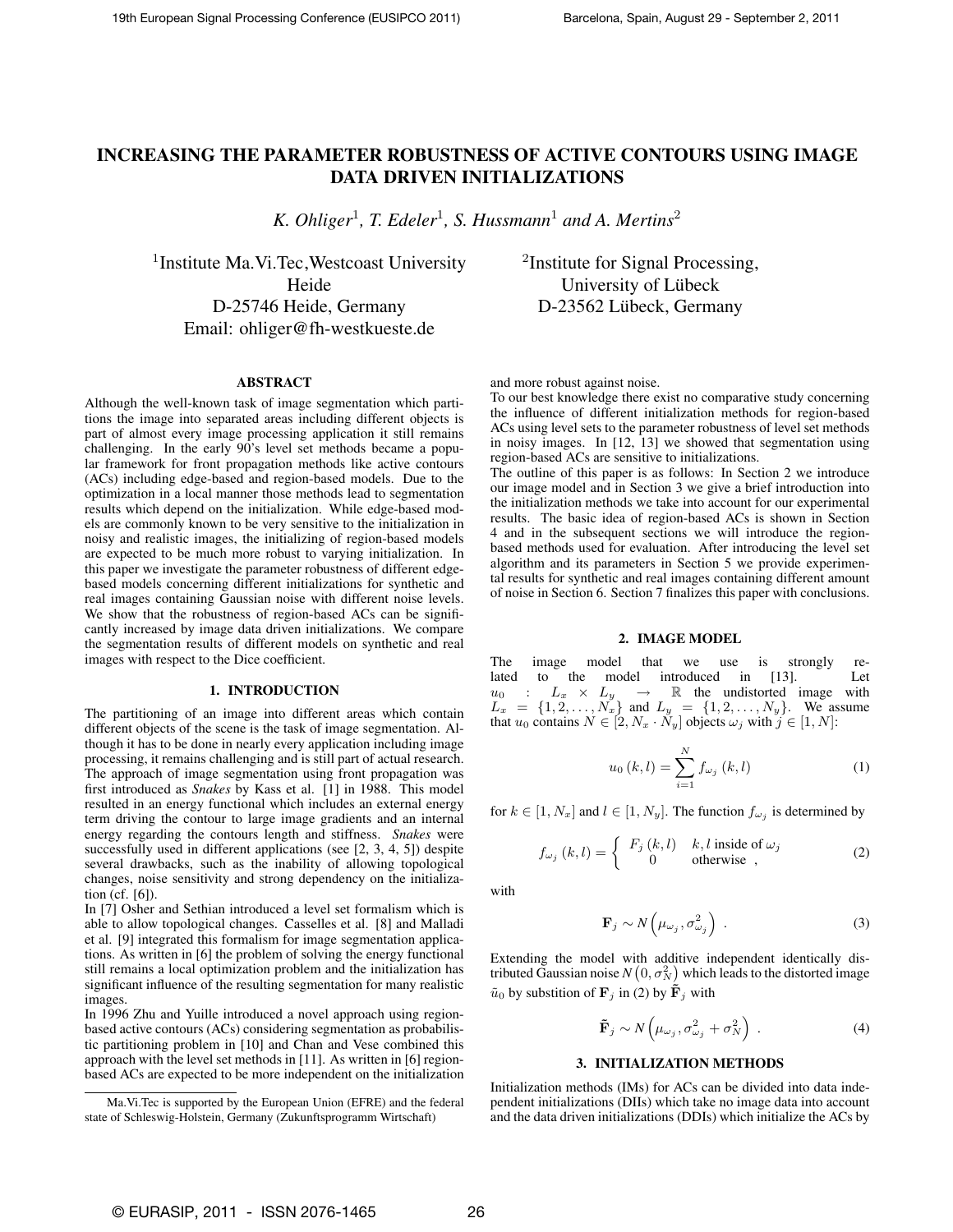analyzing the image content. In Sections 3.1 and 3.2 we introduce the different IMs compared in this work. We point out that we do not focus on developing new initialization methods but on comparing DIIs with DDIs.

### 3.1. Data Independent Initializations (DIIs)

The most common IMs for initialization of ACs are data independent initializations, namely enveloping initialization (EI) and regular grid initialization (RGI). For EI a circle with radius  $r_{EI}$  or a square with side length  $w_{EI}$  is placed centered on the image.  $r_{EI}$  or  $w_{EI}$  are chosen to envelop most of the image (cf. [11, 14]). For the RGI small circles with radius  $r_{RGI}$  or squares with width  $w_{RGI}$  are placed in a regular grid with pitch  $d_{max}$  on the image for the initial contours (ICs) with  $d_{max} > 2 \cdot r_i$  or  $d_{max} > w_i$  respectively (cf. [15, 16]).

### 3.2. Data Driven Initializations (DDIs)

Up to now there exist just few data driven initializations. If the DIIs fail it is common to use manual initializations if possible. Further DDIs are introduced in our previous works [12, 13]. In this work we use for data driven initializations a modified RGI (MRGI) which just includes circles which are located on the same object.

#### 4. REGION-BASED ACTIVE CONTOURS

This section gives a short introduction into region-based ACs followed by detailed informations of the different region-based methods used in this work.

As written in [15] and [6] region-based ACs can be derived from the Bayes rule expressing the conditional probability  $p$  for partition  $P$  of the image plane  $\Omega$  for a given image U:

$$
p(P(\Omega) | \mathbf{U}) \propto p(\mathbf{U} | P(\Omega)) \cdot p(P(\Omega)). \tag{5}
$$

The first term denotes the likelihood including the image based impact (data dependent term) and the second term is the prior containing image independent information of which partition is more likely (smoothing term). The prior is often chosen to prefer short contour length  $|C|$ :

$$
p\left(P(\Omega)\right) \propto e^{-\nu|C|} \tag{6}
$$

with  $\nu$  being a positive weighting constant. Taking the widely used assumption into account, that pixels within each region are independent, the likelihood can be expressed as:

$$
p(\mathbf{U}|P(\mathbf{\Omega})) = \prod_{i=1}^{N} p(\mathbf{U}|\Omega_i), \qquad (7)
$$

with  $\mathbf{\Omega} = {\Omega_1, \dots \Omega_N}$ . Maximization of (5) is equivalent to minimizing of

$$
E(\mathbf{\Omega}) = -\sum_{i=1}^{N} \left[ \sum_{k,l \in \Omega_i} \ln p_i(u(k,l)) \right] + \nu |C|, \qquad (8)
$$

while  $p_i$  is the probability density function (PDF) of region  $\Omega_i$ . If the partition of the image is accurate and  $\Omega_i$  equals the area containing  $\omega_i$  only,  $p_i = p_{\omega_i}$  which is the PDF of  $\tilde{\mathbf{F}}_i$ .

# 4.1. Chan and Vese (CV)

A special case for region-based ACs is the energy definition based on a two phase piecewise constant model introduced by Chan and Vese in [11]. The functional (8) changes to:

$$
E(\Omega) = -\sum_{i=1}^{2} \left[ \lambda_i \sum_{k,l \in \Omega_i} |u(k,l) - c_i|^2 \right] + \nu |C| + \mu \sum_{k,l \in \Omega_1} ,
$$
\n(9)

with  $\Omega_1$  enveloped by the contour C. As recommended by the authors we choose  $\lambda_1 = \lambda_2 = 1$  and additionally we set  $\mu = 0$  to be comparable to the other region-based ACs. Doing this (9) can be derived from (8) for  $p_i$  being a unimodal gaussian distribution and  $\sigma_1 = \sigma_2$ . The values of  $c_i$  are determined by

$$
c_i = \frac{\sum\limits_{k,l \in \Omega_i} u(k,l)}{\sum\limits_{k,l \in \Omega_i} \cdot} \tag{10}
$$

#### 4.2. Parametric Region-Based (RB)

In order to minimize (8) an estimation of the unknown PDFs  $p_i$  is required. In many applications ([10, 17, 18])  $p_i$  is assumed to be a unimodal Gaussian distribution

$$
\tilde{p_i} \sim N\left(\mu_{\Omega_i}, \sigma_{\Omega_i}^2\right),\tag{11}
$$

with  $\mu_{\Omega_i}$ ,  $\sigma_{\Omega_i}^2$  being the empirical mean and variance of region  $\Omega_i$ respectively.

### 4.3. Nonparametric Region-Based (NRB)

Estimating  $\tilde{p}_i$  in a nonparametric manner for region-based ACs is seldom and only few literature exist (cf. [19, 20]). We use in this paper the nonparametric density estimation based on histograms as it was done by Comaniciu et al. in [21]:

$$
\tilde{p}_{i,hist}(I) = \frac{\sum\limits_{k,l \in \Omega_i} X(u(k,l), I)}{\sum\limits_{\Omega_i}, \qquad (12)}
$$

with  $I = \{I_{min}, I_{min} + \Delta_I, \ldots, I_{max}\}\$  and

$$
X(\tilde{I},I) = \begin{cases} 1 & I - 0.5\Delta_I \le \tilde{I} < I + 0.5\Delta_I \\ 0 & \text{otherwise.} \end{cases} \tag{13}
$$

# 5. LEVEL SET ALGORITHM

Since their introduction in 1988 level sets have become very popular and simultaneously many level set algorithms of different types have been developed. They differ in representation of the curve (implicitly or explicitly), update domain (global or narrow band) or segmentation type (two phase or multiphase). An overview is given by Shi and Karl in [22]. We decided to choose an algorithm which has an implicit representation of the curve with a narrow band updating domain for two phase segmentation. The used algorithm is the real-time algorithm for curve evolution introduced by Shi and Karl in [22]. This algorithm uses four different parameters, namely  $N_a$ ,  $N_a$ ,  $N_s$  and  $\sigma$ . While  $N_g$  and  $\sigma$  control the size and bandwidth of the smoothness done by Gaussian filtering,  $N_a$  is the count of evolution steps driven by the data dependent term, and  $N<sub>s</sub>$  the count of evolution steps driven by the smoothing term. Due to the fact that  $N<sub>g</sub>$  controls only the size of the Gaussian filter its influence is negligible for the segmentation result, if its size is chosen to be at least  $3 \cdot \sigma_{max}$ .

### 6. EXPERIMENTAL RESULTS

In this Section we provide experimental results for the segmentations depending on the initializations, parameters of the level set algorithm, and different kind of images including varying noise levels. The images were scaled to  $[0, 1]$  before adding the noise. Due to the computational costs the images were chosen to have a maximum size of  $128 \times 128$   $px^2$ . For all experiments the parameters of the level set algorithm were varying independently as follows:

• 
$$
\sigma = \{1, 1.5, ..., 5\}
$$
 with  $N_g = 15$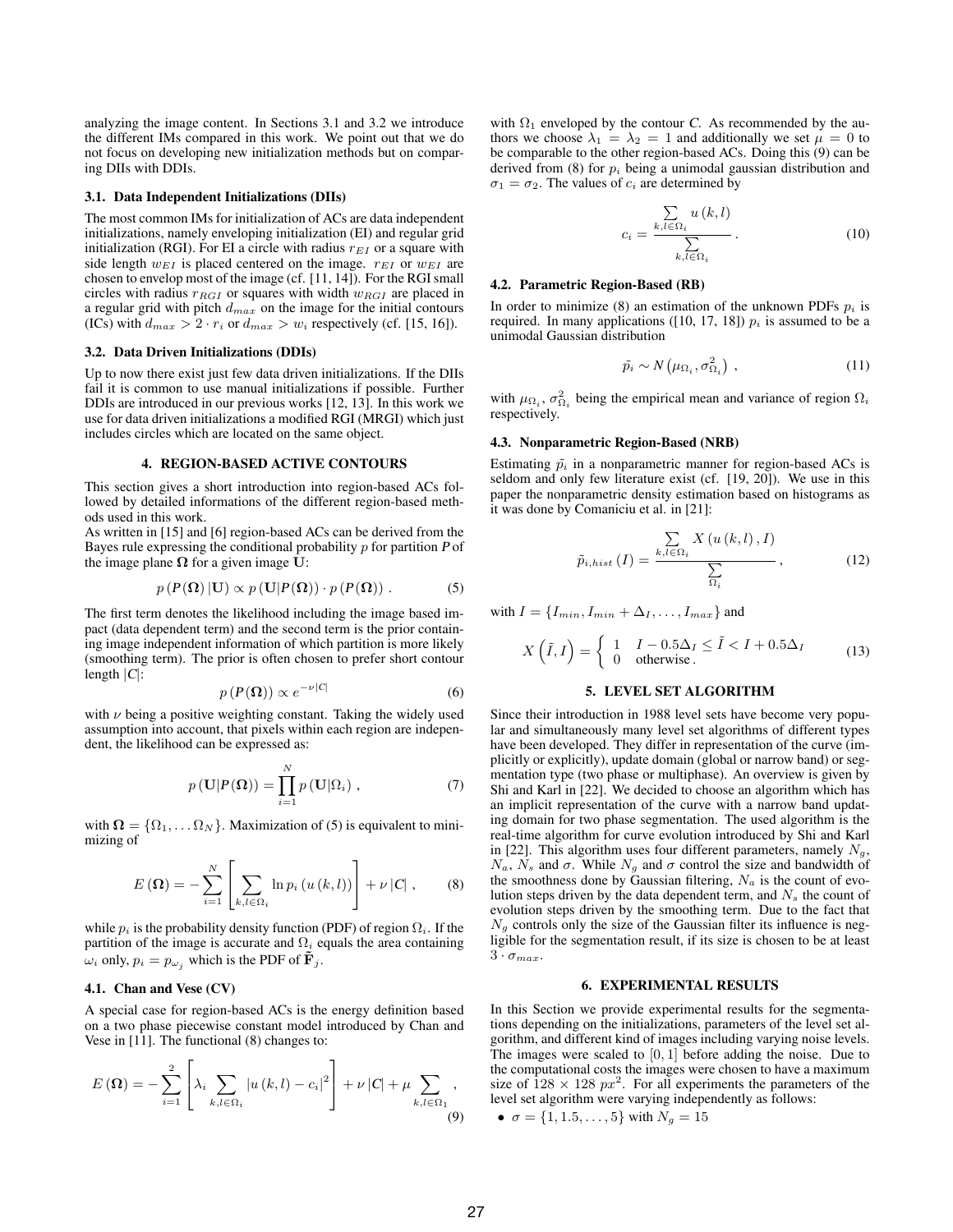

Fig. 1. Rows (1) to (2) show the synthetic images  $U_{1,1}$ ,  $U_{2,1}$  (a) respectively,  $\mathbf{U}_{1,2}$ ,  $\mathbf{U}_{2,2}$  (b) respectively,  $\mathbf{U}_{1,3}$ ,  $\mathbf{U}_{2,3}$  (c) respectively. Rows (3) to (4) show the real images  $U_{3,1}$ ,  $U_{4,1}$  (a) respectively,  $U_{3,2}$ ,  $U_{4,2}$  (b) respectively,  $U_{3,3}$ ,  $U_{4,3}$  (c) respectively.

•  $N_a = \{10, 14, \ldots, 50\}$ 

•  $N_s = \{1, 2, \ldots, 9\}.$ 

This lead to 891 segmentations for each image. The parameter ranges were chosen to provide accurate results for the mean values of the parameters. We compare the results of segmentations for the region-based methods CV, RB, and NRB using the different initializations EI, RGI, and MRGI with respect to the mean and variation of the Dice coefficient (see Section 6.1).

The different initializations used for the experiments are shown in Fig. 2. The EI initialization includes a circular region with  $r_{EI} = 62px$ . The RGI contains 81 circles with  $r_{RGI} = 6px$  and  $d_{max} = 14px$ . The MRGI uses the same radius and pitch as the RGI but only circles containing the same object were considered. These initializations were equal for every noise level and every image.

### 6.1. Dice Coefficient (DC)

The quality of the segmentation result is determined by the Dice coefficient introduced by Dice in [23]

$$
DC\left(\widetilde{\Omega_1}, \Omega_1\right) = \frac{2\left|\widetilde{\Omega_1} \cap \Omega_1\right|}{\left|\widetilde{\Omega_1}\right| + \left|\Omega_1\right|} \tag{14}
$$

with  $\Omega_1$  being the segmented set of the respective algorithm and  $\Omega_1$ is the reference set.  $|\cdot|$  denotes the cardinality of the set. The DC range is [0, 1] while one indicates a perfect segmentation.

# 6.2. Synthetic Images

For the experiments in this work we created two different synthetic images, a circle and a quadrant image. They are shown in Rows



Fig. 2. Initializations for the different images. Column (a): circle image, Column (b): quadrant image, Column (c): river delta image, Column (d): panorama image. Row (1): EI with circular shape, Row (2): RGI with circular shape, Row (3): MRGI with circular shape.

(1) and (2) in Column (a) of Fig. 1. We added to the undistorted images  $\mathbf{U}_{1,1}$  and  $\mathbf{U}_{2,1}$  two different levels of noise  $\sigma_{n,1}^2 = 1$  and  $\sigma_{n,2}^2 = 2.25$  creating the images  $\mathbf{U_{i,2}}$  and  $\mathbf{U_{i,3}}$ , respectively.

The amount of brightness in the images of Fig. 3 is linear to the segmentation error. Black areas in the images are indicating correct segmentations while white areas have always been segmented wrong.

The images of Fig. 3 lead to the following results: It is obvious that the most common used initialization for CV, the EI seems to be more sensitive to parameter variation than using the RGI. The MRGI lead for CV in particular for the quadrant images to worse results than the RGI.

Using RB the result is different to CV as it is shown in the second block *Parametric Region-Based* of Fig. 3. The differences between EI and MRGI are negligible while RGI seems to be very sensitive to parameter variation.

The third block *Nonparametric Region-Based* of Fig. 3 shows that RGI and MRGI lead to similar results while MRGI performs slightly better for the quadrant image and RGI for the circle image respectively. The EI shows for the quadrant image very high sensitivity to the parameter variation. In Fig. 4 the DC PDFs for CV in (a), RB in (b), and NRB in (c) with all initialization variants for all images are shown. The diagrams show that MRGI performs best or similar to the best initialization method for RB and NRB with respect to the mean and variance of DC. For CV the performance of EI and MRGI are similar but they are outperformed by RGI.

# 6.3. Real Images

The experiments for evaluation of the parameter robustness for real images were done on two images which are supposed to fit our image model. The original images and there reference segmentation were selected from the Berkeley segmentation dataset<sup>1</sup>. We take these images as undistorted images although they contain noise due to the fact that they are real images. We crop a part of image *55067.jpg* and also from *176035.jpg* and converted both to gray level images  $U_{3,1}$  and  $U_{4,1}$  as shown in Rows (3) and (4) of Fig. 1. We added to the undistorted images  $U_{3,1}$  and  $U_{4,1}$  two different levels of noise  $\sigma_{n,1}^2 = 0.25$  and  $\sigma_{n,2}^2 = 1$  creating the images  $\mathbf{U_{i,2}}$  and  $\mathbf{U_{i,3}}$  which

<sup>1</sup>http://www.eecs.berkeley.edu/Research/Projects/CS/vision/bsds/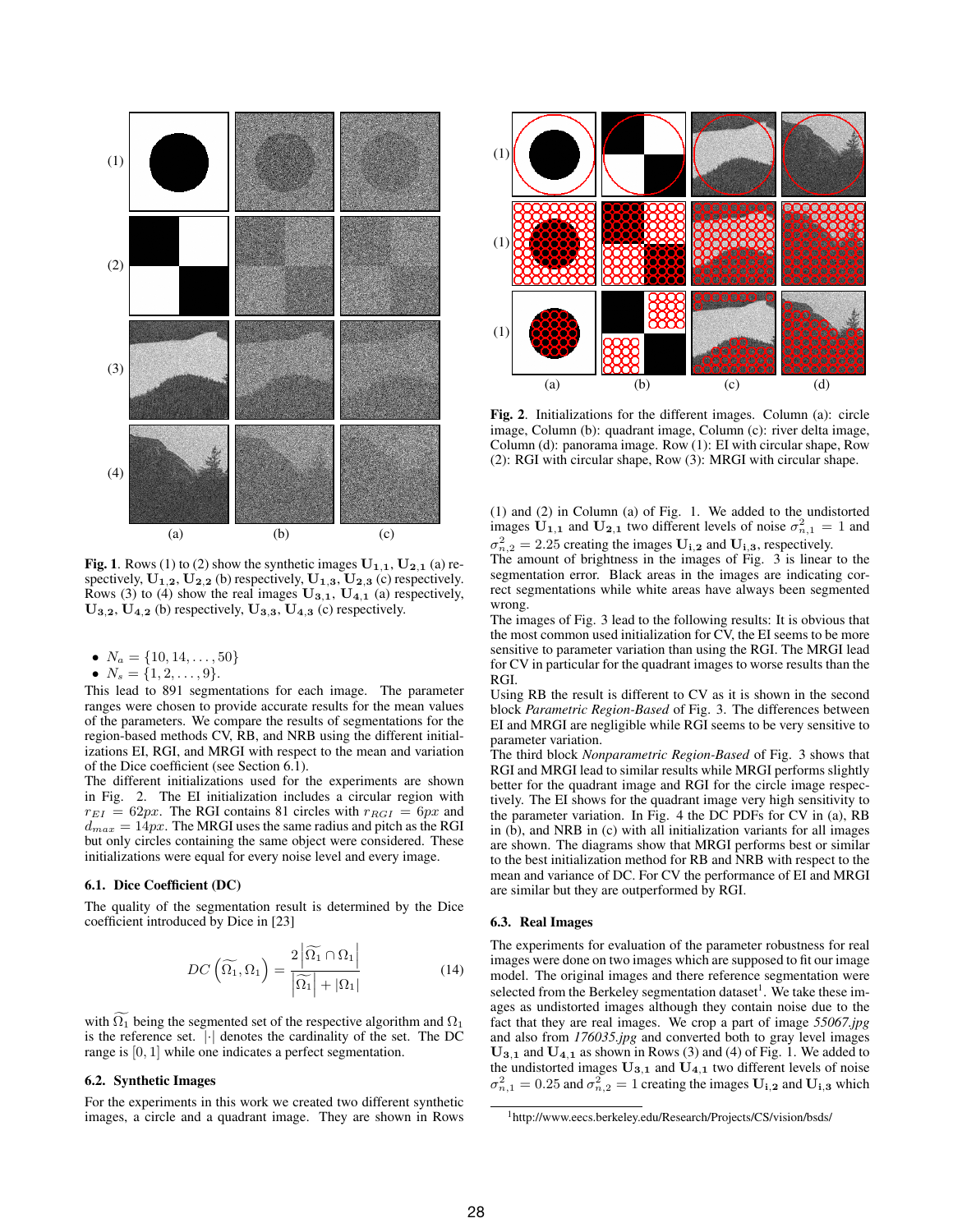

Fig. 3. Images showing the variation of the different methods and different initializations for  $U_{1,2}$ ,  $U_{1,3}$ ,  $U_{2,2}$ , and  $U_{2,3}$  in Columns  $(a)$ ,  $(b)$ ,  $(c)$ , and  $(d)$  respectively.

are shown in Columns (b) and (c) in Rows (3) and (4) of Fig. 1. The images of Fig. 3 lead to the following results: The CV method performs best with the EI for all images with slightly better performance then RGI. The main difference to MRGI is the segmentation variation of image  $U_{3,3}$  where MRGI lead to worse results.

The RB method performs best with the EI with little advances to MRGI. The RGI lead to the worst performance in particular for the higher amount of noise in  $\mathbf{U}_{3,3}$  and  $\mathbf{U}_{4,3}$ .

For the nonparametric region-based method the segmentation variation between the different initialization methods is similar for  $\mathbf{U_{3,2}}$ and  $U_{4,2}$ . For  $U_{3,3}$  RGI performs worst with very high segmentation variation and for  $U_{4,3}$  EI performs better than MRGI and RGi which perferms worst.



Fig. 4. Estimated DC PDFs for the different region-based methods and initializations based on 3564 segmentations.

# 7. CONCLUSIONS

In this paper we showed the impact of initialization for region-based active contours. We compare a data dependent initialization method, namely the modified regular grid initialization, with state of the art initialization methods, namely the enveloping initialization and regular grid initialization, which are data independent initializations. We take three different region-based active contours methods into account: the CV which is based on a piecewise constant model, the RB which uses parametric density estimations, and the NRB using nonparametric density estimations. Experimental results on synthetic and real images containing different noise levels showed that the CV method is much more robust to parameter variation using RGI than MRGI or EI. For the RB and NRB methods the MRGI performs best or with slightly differences to the respective best method.

# 8. REFERENCES

- [1] M. Kass, A. Witkins, and D. Terzopoulus, "Snakes: active contour models," *Int. J. Comput. Vision*, vol. 1, no. 4, pp. 321–332, 1988.
- [2] L. Cohen, "On active contour models and balloons," *CVGIP: Image understanding*, vol. 53, no. 2, pp. 211–218, 1991.
- [3] I. Carlbom, D. Terzopoulos, and K. Harris, "Computerassisted registration, segmentation, and 3d reconstruction from images of neuronal tissue sections," *IEEE Trans. Med. Imag.*, vol. 13, no. 2, pp. 351–362, 1994.
- [4] F. Leymarie and M. Levine, "Simulating the grassfire transform using an active contour model," *IEEE Trans. Pattern Anal. Mach. Intell.*, vol. 14, no. 1, pp. 158–175, 1995.
- [5] R. Malladi and J. Sethian, "A real-time algorithm for medical shape recovery," *IEEE Trans. Pattern Anal. Mach. Intell.*, vol. 14, no. 1, pp. 158–175, 1995.
- [6] D. Cremers, M. Rousson, and R. Deriche, "Review of statistical approaches to level set segmentation: integrating color, texture, motion and shape," *Int. J. of Comp. Vision*, vol. 72, no. 2, pp. 195–215, 2007.
- [7] S. Osher and J. Sethian, "Fronts propagating with curvature dependent speed: Algorithms based on hamilton-jacobi formulations," *J. of Comp. Phys.*, vol. 79, pp. 12–49, 1988.